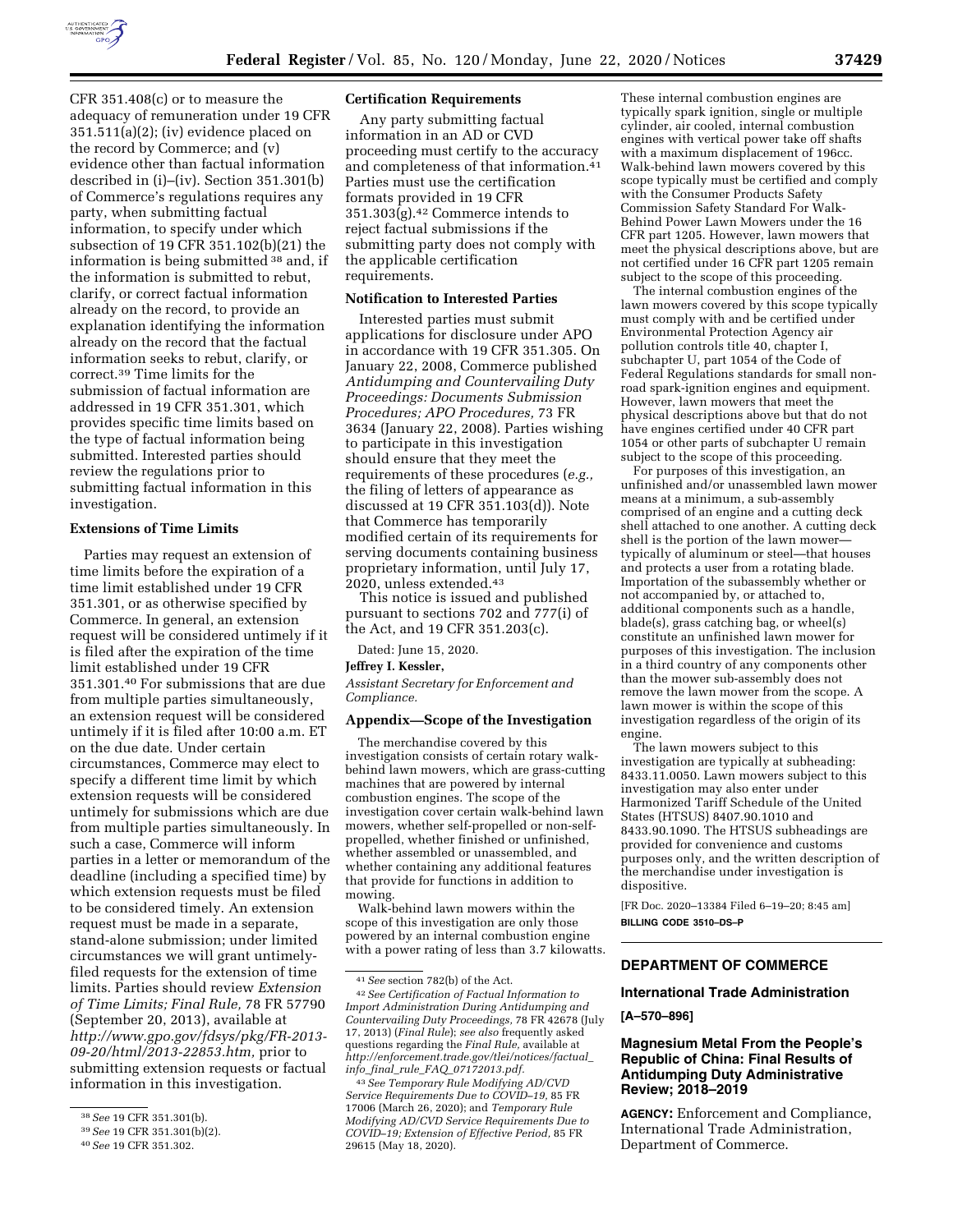**SUMMARY:** The Department of Commerce (Commerce) continues to find that Tianjin Magnesium International, Co., Ltd. (TMI) and Tianjin Magnesium Metal, Co., Ltd. (TMM) had no shipments of subject merchandise covered by the antidumping duty order on magnesium metal from the People's Republic of China (China) for the period of review (POR) April 1, 2018 through March 31, 2019.

**DATES:** Applicable June 22, 2020.

**FOR FURTHER INFORMATION CONTACT:** Kyle Clahane, AD/CVD Operations, Office III, Enforcement and Compliance, International Trade Administration, U.S. Department of Commerce, 1401 Constitution Avenue NW, Washington, DC 20230; telephone: (202) 482–5449.

### **SUPPLEMENTARY INFORMATION:**

#### **Background**

On January 8, 2020, Commerce published the *Preliminary Results* of the administrative review of the antidumping duty order on magnesium metal from China for the POR.1 We invited parties to submit comments on the *Preliminary Results.* No party submitted comments. Accordingly, the final results remain unchanged from the *Preliminary Results.* 

Commerce conducted this review in accordance with section 751(a)(1)(B) of the Tariff Act of 1930, as amended (the Act). On April 24, 2020, Commerce tolled all deadlines in administrative reviews by 50 days, thereby extending the deadline for these results until June 26, 2020.2

### **Scope of the Order**

The product covered by this antidumping duty order is magnesium metal from China, which includes primary and secondary alloy magnesium metal, regardless of chemistry, raw material source, form, shape, or size. Magnesium is a metal or alloy containing by weight primarily the element magnesium. Primary magnesium is produced by decomposing raw materials into magnesium metal. Secondary magnesium is produced by recycling magnesium-based scrap into magnesium metal. The magnesium covered by this order includes blends of primary and secondary magnesium.

The subject merchandise includes the following alloy magnesium metal products made from primary and/or secondary magnesium including, without limitation, magnesium cast into ingots, slabs, rounds, billets, and other shapes; magnesium ground, chipped, crushed, or machined into rasping, granules, turnings, chips, powder, briquettes, and other shapes; and products that contain 50 percent or greater, but less than 99.8 percent, magnesium, by weight, and that have been entered into the United States as conforming to an ''ASTM Specification for Magnesium Alloy'' 3 and are thus outside the scope of the existing antidumping orders on magnesium from China (generally referred to as ''alloy'' magnesium).

The scope of this order excludes: (1) All forms of pure magnesium, including chemical combinations of magnesium and other material(s) in which the pure magnesium content is 50 percent or greater, but less than 99.8 percent, by weight, that do not conform to an ''ASTM Specification for Magnesium Alloy";  $4(2)$  magnesium that is in liquid or molten form; and (3) mixtures containing 90 percent or less magnesium in granular or powder form by weight and one or more of certain non-magnesium granular materials to make magnesium-based reagent mixtures, including lime, calcium metal, calcium silicon, calcium carbide, calcium carbonate, carbon, slag coagulants, fluorspar, nephaline syenite, feldspar, alumina (Al203), calcium aluminate, soda ash, hydrocarbons, graphite, coke, silicon, rare earth metals/mischmetal, cryolite, silica/fly ash, magnesium oxide, periclase, ferroalloys, dolomite lime, and colemanite.5

5This third exclusion for magnesium-based reagent mixtures is based on the exclusion for reagent mixtures in the 2000–2001 investigations of magnesium from China, Israel, and Russia. *See Final Determination of Sales at Less Than Fair Value: Pure Magnesium in Granular Form from the People's Republic of China,* 66 FR 49345 (September 27, 2001); *Final Determination of Sales at Less Than Fair Value: Pure Magnesium from Israel,* 66 FR 49349 (September 27, 2001); *Final Determination of Sales at Not Less Than Fair Value: Pure Magnesium from the Russian Federation,* 66

The merchandise subject to this order is classifiable under items 8104.19.00, and 8104.30.00 of the Harmonized Tariff Schedule of the United States (HTSUS). Although the HTSUS items are provided for convenience and customs purposes, the written description of the merchandise is dispositive.

#### **Final Determination of No Shipments**

In the *Preliminary Results,* Commerce determined that TMI and TMM had no shipments of subject merchandise to the United States during the POR.6 As we have not received any comments on our preliminary finding, we continue to find that TMI and TMM did not have any shipments of subject merchandise during the POR and intend to issue appropriate instructions that are consistent with our ''automatic assessment'' clarification, for these final results.7

### **Assessment Rates**

Commerce determined, and U.S. Customs and Border Protection (CBP) shall assess, antidumping duties on all appropriate entries of subject merchandise in accordance with section 751(a)(2)(C) of the Act and 19 CFR 351.212(b). Commerce intends to issue assessment instructions to CBP 15 days after the date of publication of the final results of this review.

Additionally, consistent with Commerce's refinement to its assessment practice in nonmarket economy cases, for TMI and TMM, the exporters under review, which we determined had no shipments of the subject merchandise during the POR, any suspended entries of subject merchandise from these companies (*i.e.,*  made under TMI's case number at TMI's rate or made under TMM's name) will be liquidated at the China-wide rate.

## **Cash Deposit Requirements**

The following cash deposit requirements will be effective upon publication of these final results of administrative review for shipments of subject merchandise from China entered, or withdrawn from warehouse, for consumption on or after the publication date, as provided by section 751(a)(2)(C) of the Act: (1) For previously investigated or reviewed Chinese and non-Chinese exporters that

<sup>1</sup>*See Magnesium Metal from the People's Republic of China: Preliminary Results of Antidumping Duty Administrative Review; 2018–19,*  85 FR 879 (January 8, 2020) (*Preliminary Results*).

<sup>2</sup>*See* Memorandum, ''Tolling of Deadlines for Antidumping and Countervailing Duty Administrative Reviews in Response to Operational Adjustments Due to COVID–19,'' dated April 24, 2020.

<sup>3</sup>The meaning of this term is the same as that used by the American Society for Testing and Materials in its Annual Book for ASTM Standards: Volume 01.02 Aluminum and Magnesium Alloys.

<sup>4</sup>The material is already covered by existing antidumping orders. *See Notice of Antidumping Duty Orders: Pure Magnesium from the People's Republic of China, the Russian Federation and Ukraine; Notice of Amended Final Determination of Sales at Less Than Fair Value: Antidumping Duty Investigation of Pure Magnesium from the Russian Federation,* 60 FR 25691 (May 12, 1995); and *Antidumping Duty Order: Pure Magnesium in Granular Form from the People's Republic of China,*  66 FR 57936 (November 19, 2001).

FR 49347 (September 27, 2001). These mixtures are not magnesium alloys, because they are not combined in liquid form and cast into the same ingot.

<sup>6</sup>*See Preliminary Results,* 85 FR at 881.

<sup>7</sup>*See Non-Market Economy Antidumping Proceedings: Assessment of Antidumping Duties,* 76 FR 65694 (October 24, 2011); *see also* ''Assessment Rates'' section *infra.*